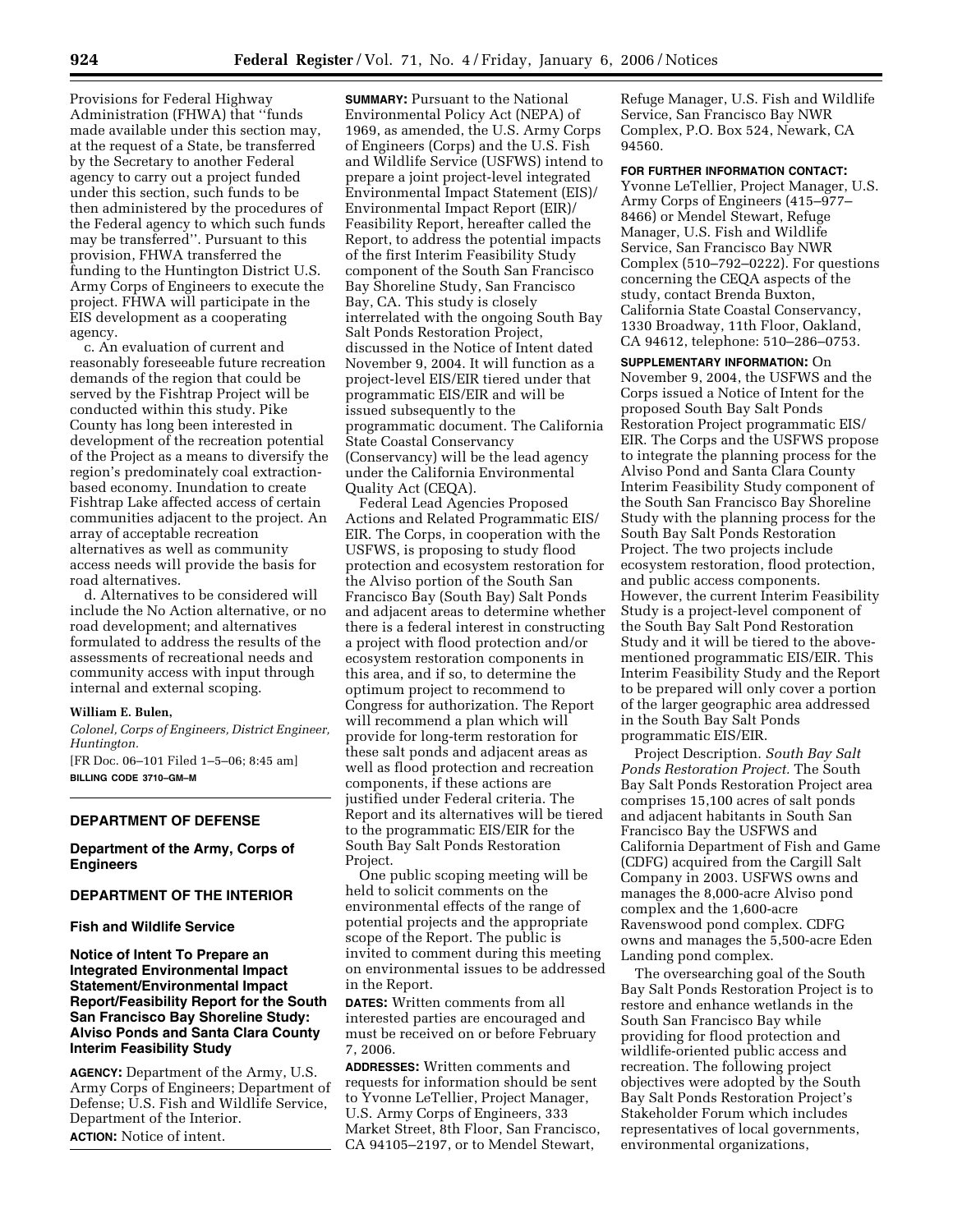neighboring landowners, businesses, and community organizations:

1. Create, restore, or enhance habitats of sufficient size, function, and appropriate structure to:

a. Promote restoration of native special-status plants and animals that depend on South San Francisco Bay habitat for all or part of their life cycles.

b. Maintain current migratory bird species that utilize existing salt ponds and associated structures such as levees.

c. Support increased abundance and diversity of native species in various South San Francisco Bay aquatic and terrestrial ecosystem components, including plants, invertebrates, fish, mammals, birds, reptiles and amphibians.

2. Maintain of improve existing levels of flood protection in the South Bay area.

3. Provide public access and recreational opportunities compatible with wildlife and habitat goals.

4. Protect or improve existing levels of water and sediment quality in the South Bay, and fully evaluate ecological risks that could be caused by restoration.

5. Implement design and management measures to maintain or improve current levels of vector management, control predation on special-status species, and manage the spread of nonnative species.

6. Protect the services provided by existing infrastructure (e.g., power lines, railroads).

USFWS and CDFG reviewed the proposed project objectives to ensure compliance with legal mandates, such as compatibility of wildlife with public access. Two additional evaluation factors were identified in the Alternatives Development Framework for comparative analysis:

7. Cost Effectiveness: Consider costs of implementation, management, and monitoring so that planned activities can be effectively executed with available funding.

8. Environmental Impact: Promote environmental benefit and reduce impacts to the human environment.

The South Bay salt ponds are now being managed by the U.S. Fish and Wildlife Service and the California Department of Fish and Game under an Initial Stewardship Plan which was evaluated in a March 2004 Final EIS/ EIR. The long-term restoration plan currently under evaluation in the ongoing programmatic NEPA/CEQA process may include general plans for the entire project area as well as detailed design plans for a specific Phase I project.

*South San Francisco Bay Shoreline Study.* The Corps plans to prepare a

Feasibility Report integrated with anfsalt ponds of EIS/EIR for the South San Francisco Bay Shoreline Study: Alviso Ponds and Santa Clara County Interim Feasibility Study, pursuant to the following resolution by the U.S. House of Representatives Transportation and Infrastructure Committee, adopted July 24, 2002:

''Resolved by the Committee on Transportation and Infrastructure of the United States House of Representatives, that the Secretary of the Army is requested to review the Final Letter Report for the San Francisco Bay Shoreline Study, California, dated July 1992, and all related interims and other pertinent reports to determine whether modifications to the recommendations contained therein are advisable at the present time in the interest of tidal and fluvial flood damage reduction, environmental restoration and protection and related purposes along the South San Francisco Bay shoreline for the counties of San Mateo, Santa Clara and Alameda, California.''

The South San Francisco Bay Shoreline Study area extends along South San Francisco Bay and includes the Alviso, Ravenswood, and Eden Landing pond complexes which are described above, as well as additional shoreline and floodplain areas in the counties of Alameda, San Mateo, and Santa Clara. The Report referenced in this Notice of Intent would propose implementation of the findings of the first Interim Feasibility Study component of the Shoreline Study.

The area to be examined in the first Interim Study consists of 25 ponds in the Alviso pond complex on the shores of the South Bay in Fremont, San Jose, Sunnyvale and Mountain View, located in Santa Clara and Alameda counties, plus substantial adjacent areas which may need flood protection or which may be affected by flood protection or ecosystem restoration measures. The study area is bordered by San Francisco Bay and the operational salt ponds of Alameda County to the north and San Francisquito Creek on the west. To the south and east, the study area extends beyond the salt ponds to include all lands subject to inundation from a 100 year tidal flooding event. These additional lands are primarily urbanized areas in Palo Alto, Mountain View, Sunnyvale, and San Jose to the south, and urbanized lands in Milpitas and Fremont to the east. These lands are generally delineated on maps which are on file with the Corps of Engineers, San Francisco District. During the course of the study the exact delineation of which lands are subject to tidal inundation may be modified based on technical studies.

The Corps proposes to conduct the South San Francisco Bay Shoreline

Study: Alviso Ponds and Santa Clara County Interim Feasibility Study in coordination with the South Bay Salt Ponds Restoration Project and in partnership with the USFWS, CDFG, Conservancy, and the Santa Clara Valley Water District. It is expected that the Corps's Report for the first Interim Feasibility Study component of the Shoreline Study will be released after the completion of the South Bay Salt Ponds Restoration Project programmatic EIS/EIR, so the EIS/EIR components of the Report for the Shoreline Study will tier off from the joint programmatic South Bay Salt Ponds EIS/EIR.

*Public Involvement.* The public scoping meeting will be held on Wednesday, January 25, 2006 at the Milpitas Library Community Room located at 40 North Milpitas Blvd., Milpitas, CA 95035 (408–262–1171), from 5:30–8:30 p.m. Persons needing reasonable accommodation in order to attend and participate in the public scoping meeting should contact Bill DeJager at 415–977–8670 at least one week in advance of the meeting to allow time for arrangements to be made.

Written comments may be sent to the addresses indicated in the Addresses section above, by facsimile to 415–977– 8695, or via e-mail through the public comments link on the South Bay Salt Ponds Restoration Project Web site, located at *http://* 

*www.southbayrestoration.org/ Question*\_*Comment.html.* All comments received, including names and addresses, will become part of the administrative record and will be available to the public unless commenters request that this information not be released.

*Alternatives.* The Report will consider a range of alternatives and their impacts, including the No Action Alternative. Scoping will be an early and open process designed to determine the issues and alternatives to be addressed in the Report. For example, the range of alternatives may include varying mixes of managed ponds and tidal marsh habitat, varying levels and means of flood protection, and varying levels and means of recreation and public access components which respond to the Shoreline Study objectives.

*Content of the Report.* The Report will identify the anticipated effects of the project alternatives (detrimental and beneficial) and describe and analyze direct, indirect, and cumulative environmental impacts of the project alternatives, including the No Action Alternative, in accordance with NEPA (40 CFR 1500–1508) and CEQA. For each issue listed below, the EIS/EIR will include discussion of: The parameters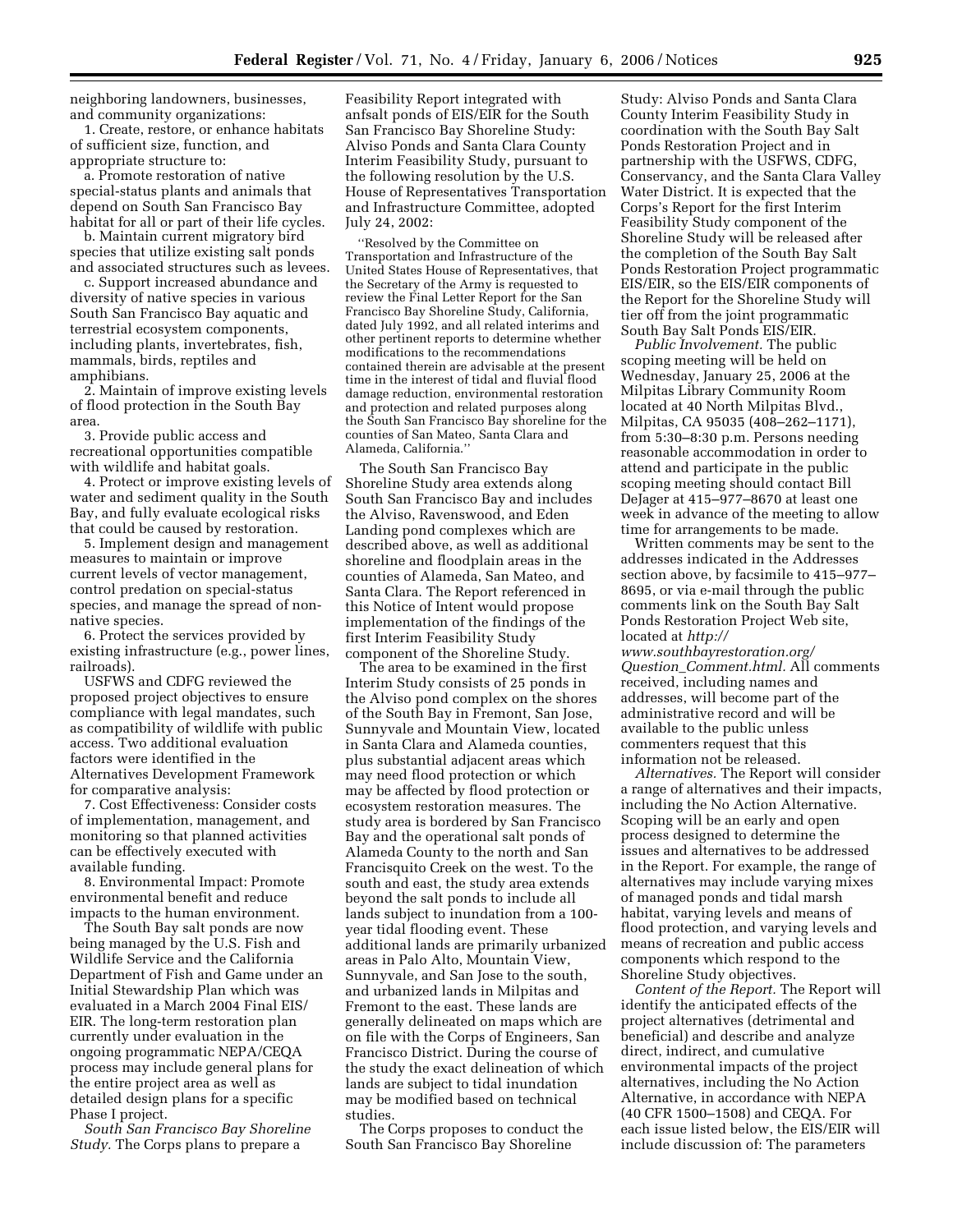used in evaluating the impacts as well as recommended mitigation; the effectiveness of mitigation measures proposed to be implemented; and any additional measures that would reduce the impacts to a less-than-significant level.

The list of issues presented below is preliminary both in scope and number. These issues are presented to facilitate public comment on the scope of the Report, and are not intended to be allinclusive or a predetermination of impact topics to be considered.

*Biological Resources.* The Report will address the following issues and potential detrimental and beneficial impacts related to biological resources:

• Effects on population sizes of endangered species and other species of concern, including California clapper rail, snowy plover, California least tern, salt marsh harvest mouse, Chinook salmon and steelhead trout.

• Shift in populations and effects on population sizes of migratory waterfowl and shorebirds.

• Increased habitat connectivity for all organisms that use multiple marsh and/or aquatic habitats, including birds, mammals, and fish.

• Potential for improved habitat connectivity with adjacent upland habitats.

• Potential loss of hypersaline wetlands and their unique communities.

• Reduction in predation for species of concern with larger habitat blocks.

• Increased nursery habitat in wetlands for fish.

• Potential for salmonid entrainment into managed ponds.

• Effects of Spartina alterniflora and the hybrids of this species, and other invasive species.

• Effects of flood control structures on existing ecosystem attributes and functions including acquatic and terrestrial species.

• Effects of public access and recreation on aquatic and terrestrial species.

*Hydrology and Flood Protection.* The Report will address the following issues and potential detrimental and beneficial impacts related to hydrology and flood protection:

• Existing and future without-project tidal flood hazards as affected by fluvial inputs.

• Effects on the tidal regime and tidal mixing from project components, and related effects on salinity of Bay waters.

• Effects on high-tide water levels and resulting effects on flood hazards.

• Changes in tidal hydrodynamics, including tidal prism and tidal range in

tidal sloughs, resulting changes in channel geometry and changes in tidal flood risks (including during project implementation).

• Effects on flood flow conveyance as a result of converting salt ponds to tidal marsh.

• Potential decrease in wave energy associated with tidal marsh restoration and reduced erosion of flood protection levees.

• Impacts on tidal flooding frequency and extent, and flood protection due to breaches in salt pond levees, improvement of existing levees, and construction of new levees.

• Impacts on groundwater quality.

*Water and Sediment Quality.* The Report will address the following issues and potential detrimental and beneficial impacts related to water and sediment quality:

• Effects of salt pond levee breaches, including changes in salinity, turbidity, dissolved oxygen, biochemical and biological oxygen demand, metals, polychlorinated biphenyls (PCBs), and other pollutants of concern.

• Changes in residence time of water in the South Bay and related effects on water quality.

• Changes in mercury and/or methyl mercury concentrations, and other pollutants of concern, in Bay and slough waters.

• Potential to mobilize existing sediment contaminants, including mercury, PCBs, and other pollutants of concern.

• Potential contamination from outside sources, including urban runoff, wastewater discharges, imported sediment and atmospheric deposition.

*Recreation and Public Access.* The Report will address the project's effects on existing recreation facilities and their use as well as the potential effects of expansion or creation of new facilities. The benefits and impacts of increased or decreased public access on biological resources and achievement of other project objectives will also be addressed.

*Economics.* The Report will evaluate the economic effects of the alternatives, including costs and benefits of flood protection, recreation, and effects on commercial fishing.

*Cumulative Impacts.* The Report will examine the cumulative impacts of past, ongoing, and reasonably foreseeable future projects affecting tidal marsh and estuarine habitats in the South Bay, as well as effects on adjacent urban and rural lands and communities.

*Environmental Analysis Process.* The Report will be prepared in compliance with NEPA and Council on Environmental Quality Regulations, contained in 40 CFR parts 1500–1508, and with CEQA, Public Resources Code

Sec 21000 *et seq.* and the CEQA Guidelines as amended. Because requirements for NEPA and CEQA are somewhat different, the document must be prepared to comply with whichever requirements are more stringent. The Corps and the USFWS will be Joint Lead Agencies for the NEPA process and the Conservancy will be the Lead Agency for the CEQA process. In accordance with both CEQA and NEPA, these Lead Agencies are responsible for the scope, content, and legal adequacy of the document. The SCVWD will be a Responsible Agency under the provisions of CEQA. Therefore, all aspects of the Report scope and process will be fully coordinated between these four agencies.

The scoping process will include the opportunity for public input during one public meeting and by written comments submitted during the 30-day scoping period.

The draft Report will address public concerns associated with the issues identified in the scoping process and in subsequent public involvement and will be distributed for at least a 45-day public review and comment period. During this time, both written and verbal comments will be solicited on the adequacy of the draft Report. The final Report will address the comments received on the draft during public review and will be made available to all commenters on the draft Report. Copies of the draft and final reports will be posted on the Internet as part of the public review process.

The final step in the NEPA process is the preparation of a Record of Decision (ROD). This document is a concise summary of the decisions made by the Corps and the USFWS. The ROD will identify the alternative selected by the agencies and other alternatives that were considered. It also will discuss the mitigation measures that were adopted. Because there re two lead agencies, it is possible that each agency will prepare its own ROD.

The Record, or Records, of Decision may be published no earlier than thirty days after publication of the Notice of Availability of the final EIS/EIR. The final step in the CEQA process is certification of the CEQA document, which includes preparation of a Mitigation, Monitoring, and Reporting Plan and adoption of its findings, should the project be approved.

This notice is provided pursuant to regulations for implementing the National Environmental Policy Act of 1969 (40 CFR 1501.7 and 1506.6).